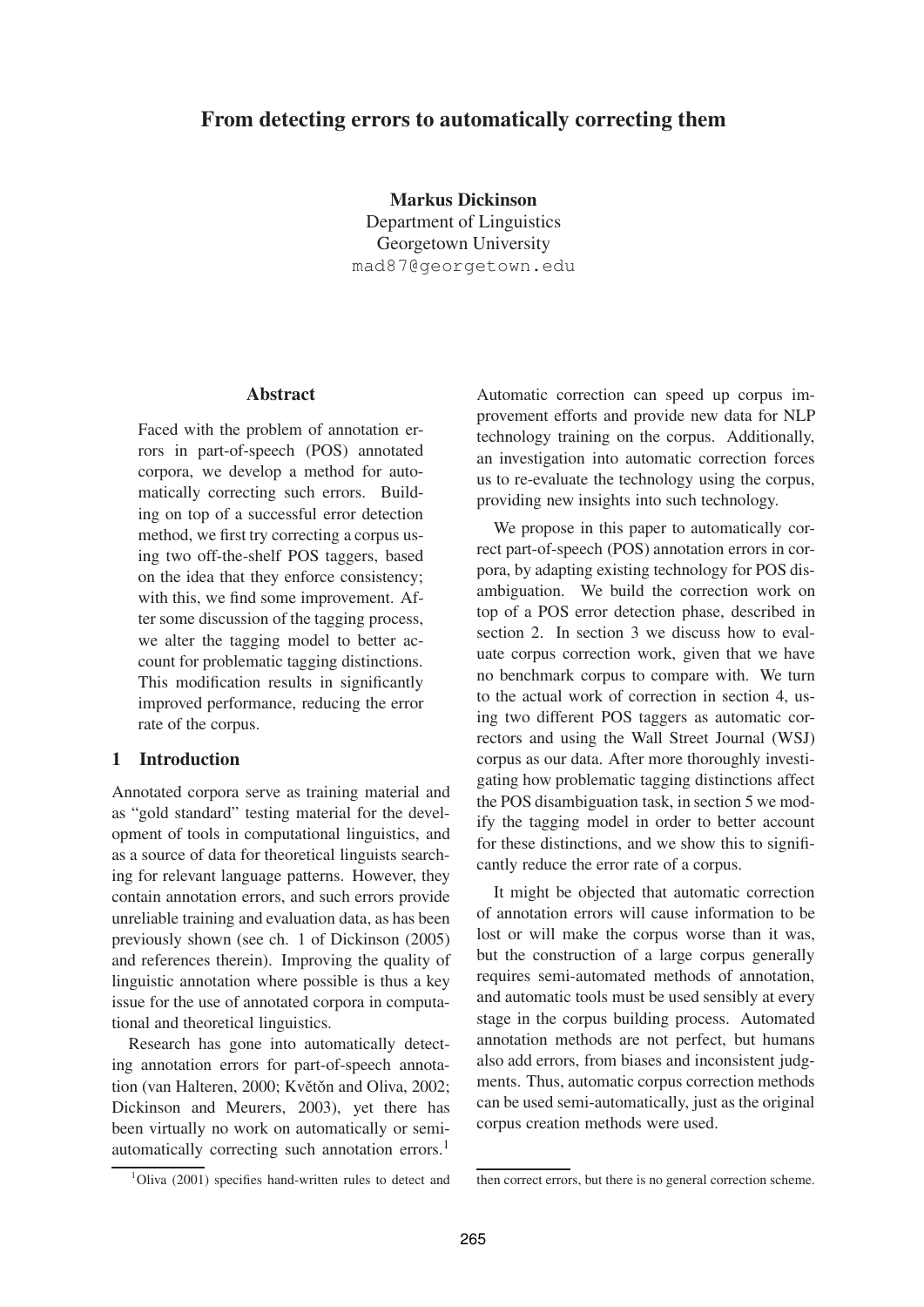### **2 Detecting POS Annotation Errors**

To correct part-of-speech (POS) annotation errors, one has to first detect such errors. Although there are POS error detection approaches, using, e.g., anomaly detection (Eskin, 2000), our approach builds on the variation  $n$ -gram algorithm introduced in Dickinson and Meurers (2003) and Dickinson (2005). As we will show in section 5, such a method is useful for correction because it highlights recurring problematic tag distinctions in the corpus.

The idea behind the variation  $n$ -gram approach is that a string occurring more than once can occur with different labels in a corpus, which is referred to as *variation*. Variation is caused by one of two reasons: i) *ambiguity*: there is a type of string with multiple possible labels and different corpus occurrences of that string realize the different options, or ii) *error*: the tagging of a string is inconsistent across comparable occurrences.

The more similar the context of a variation, the more likely the variation is an error. In Dickinson and Meurers (2003), contexts are composed of words, and identity of the context is required. The term *variation* n*-gram* refers to an n-gram (of words) in a corpus that contains a string annotated differently in another occurrence of the same ngram in the corpus. The string exhibiting the variation is referred to as the *variation nucleus*.

For example, in the WSJ corpus, part of the Penn Treebank 3 release (Marcus et al., 1993), the string in (1) is a variation 12-gram since *off* is a variation nucleus that in one corpus occurrence is tagged as a preposition (IN), while in another it is tagged as a particle (RP).

(1) to ward off a hostile takeover attempt by two European shipping concerns

Once the variation  $n$ -grams for a corpus have been computed, heuristics are employed to classify the variations into errors and ambiguities. The most effective heuristic takes into account the fact that natural languages favor the use of local dependencies over non-local ones: nuclei found at the fringe of an  $n$ -gram are more likely to be genuine ambiguities than those occurring with at least one word of surrounding context.

Running the variation  $n$ -gram error detection method on the WSJ turns up  $7141$  distinct<sup>2</sup> non-

fringe nuclei, of which an estimated 92.8%, or 6627, are erroneous.<sup>3</sup> Since a variation nucleus refers to multiple corpus positions, this precision is a precision on types; we, however, are correcting tokens. Still, this precision is high enough to experiment with error correction.

## **3 Methodology**

Since we intend to correct a corpus with POS annotation errors, we have no true benchmark by which to gauge the accuracy of the corrected corpus, and we thus created a hand-checked subcorpus. Using the variation  $n$ -gram output, we flagged every non-fringe variation nucleus (token) as a potential error, giving us 21,575 flagged positions in the WSJ. From this set, we sampled 300 positions, removed the tag for each position, and hand-marked what the correct tag should be, based solely on the tagset definitions given in the WSJ tagging manual (Santorini, 1990), i.e., blind to the original data. Because some of the tagset distinctions were not defined clearly enough in the guidelines, in 20 cases we could not decide what the exact tag should be. For the purposes of comparison, we score a match with either tag as correct since a human could not disambiguate such cases.

For the benchmark, we find that 201 positions in our sample set of 300 are correct, giving us a precision of 67%. A correction method must then surpass this precision figure in order to be useful.

### **4 Approach to correction**

Since our error detection phase relies on variation in annotation, i.e., the inconsistent application of POS labels across the corpus, we propose to correct such errors by enforcing consistency in the text. As van Halteren (2000) points out, POS taggers can be used to enforce consistency, and so we employ off-the-shelf supervised POS taggers for error correction. The procedure is as follows:

- 1. Train the tagger on the entire corpus.
- 2. Run the trained tagger over the same corpus.
- 3. For the positions the variation  $n$ -gram detection method flags as potentially erroneous, choose the label obtained in step 2.

We do not split training data from testing data because we want to apply the patterns found in the

 ${}^{2}$ Being distinct means each corpus position is only taken into account for the longest variation n-gram it occurs in.

<sup>&</sup>lt;sup>3</sup>The recall cannot easily be estimated, but this is still a significant number of errors.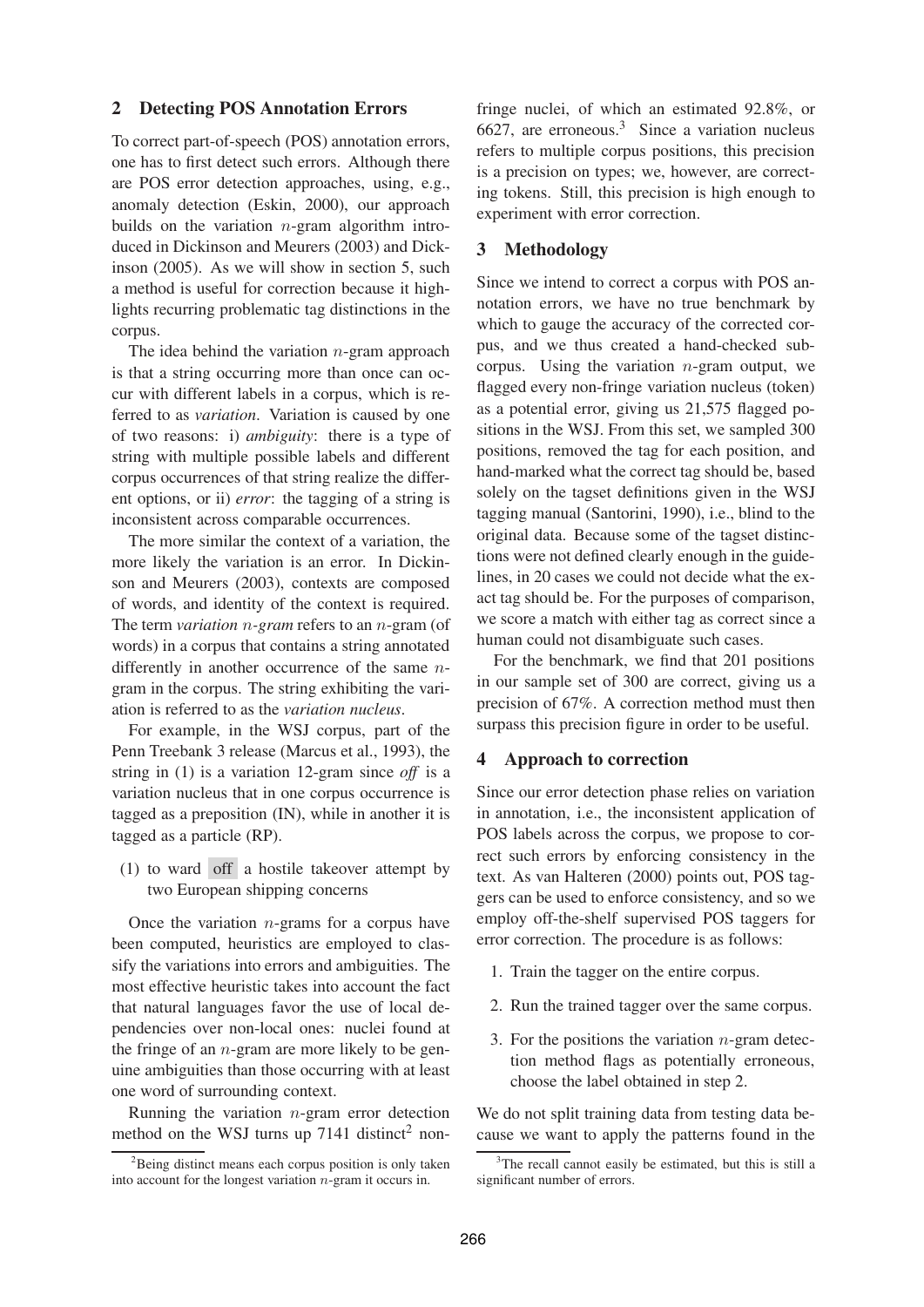whole corpus to the corpus we want to correct, which happens to be the same corpus.<sup>4</sup> If the tagger has learned the consistent patterns in the corpus, it will then generalize these patterns to the problematic parts of the corpus.

This approach hinges on high-quality error detection since in general we cannot assume that discrepancies between a POS tagger and the benchmark are errors in the benchmark. Van Halteren (2000), for example, found that his tagger was correct in only 20% of disagreements with the benchmark. By focusing only on the variationflagged positions, we expect the tagger decisions to be more often correct than incorrect.

We use two off-the-shelf taggers for correction, the Markov model tagger TnT (Brants, 2000) and the Decision Tree Tagger (Schmid, 1997), which we will abbreviate as DTT. Both taggers use probabilistic contextual and lexical information to disambiguate a tag at a particular corpus position. The difference is that TnT obtains contextual probabilities from maximum likelihood counts, whereas DTT constructs binary-branching decision trees to obtain contextual probabilities. In both cases, instead of looking at  $n$ -grams of words, the taggers use  $n$ -grams of tags. This generalization is desirable, as the variation  $n$ -gram method shows that the corpus has conflicting labels for the exact same sequence of  $n$  words.

**Results** For the TnT tagger, we obtain an overall precision of 71.67% (215/300) on the 300 handannotated samples. For the DTT tagger, we get a higher precision, that of 76.33% (229/300). The DTT results are a significant improvement over the original corpus precision of 67% ( $p = .004^5$ ), while the TnT results are not.

As mentioned, tagger-benchmark disagreements are more commonly tagger errors, but we find the opposite for variation-flagged positions. Narrowing in on the positions which the tagger changed, we find a precision of 58.56% (65/111) for TnT and 65.59% (69/107) for DTT. As the goal of correction is to change tags with 100% accuracy, we place a priority in improving these figures.

One likely reason that DTT outperforms TnT is

its more flexible context. For instance, in example (2)—which DTT correctly changes and TnT does not— to know that *such* should be changed from adjective (JJ) to pre-determiner (PDT), one only need look at the following determiner (DT) *an*, and that provides enough context to disambiguate. TnT uses a fixed context of trigrams, and so can be swayed by irrelevant tags—here, the previous tags—which DTT can in principle ignore.<sup>6</sup>

(2) Mr. Bush was n't interested in such/JJ an informal get-together .

### **5 Modifying the tagging model**

The errors detected by the variation  $n$ -gram method arise from variation in the corpus, often reflecting decisions difficult for annotators to maintain over the entire corpus, for example, the distinction between preposition (IN) and particle (RP) (as in (1)). Although these distinctions are listed in the tagging guidelines (Santorini, 1990), nowhere are they encoded in the tags themselves; thus, a tagger has no direct way of knowing that IN and RP are easily confusable but IN and NN (common noun) are not. In order to improve automatic correction, we can add information about these recurring distinctions to the tagging model, making the tagger aware of the difficult distinctions. But how do we make a tagger "aware" of a relevant problematic distinction?

Consider the domain of POS tagging. Every word patterns uniquely, yet there are generalizations about words which we capture by grouping them into POS classes. By grouping words into the same class, there is often a claim that these words share distributional properties. But how true this is depends on one's tagset (see, e.g., Déjean  $(2000)$ ). If we can alter the tagset to better match the distributional facts, we can improve correction.

To see how problematic distinctions can assist in altering the tagset, consider the words *away* and *aboard*, both of which can be adverbs (RB) in the Penn Treebank, as shown in (3a) and (4a). In example (3b), we find that *away* can also be a particle (RP), thus making it a part of the *ambiguity class* RB/RP. On the other hand, as shown in (4b), *aboard* can be a preposition (IN), but not a particle, putting it in the ambiguity class IN/RB. Crucially, not only do *away* and *aboard* belong

<sup>4</sup>Note, then, that some typical tagging issues, such as dealing with unknown words, are not an issue for us.

<sup>5</sup>All p-values in this paper are from McNemar's Test (Mc-Nemar, 1947) for analyzing matched dichotomous data (i.e., a correct or incorrect score for each corpus position from both models).

 $6$ As DTT does not provide a way of viewing output trees, we cannot confirm that this is the reason for improvement.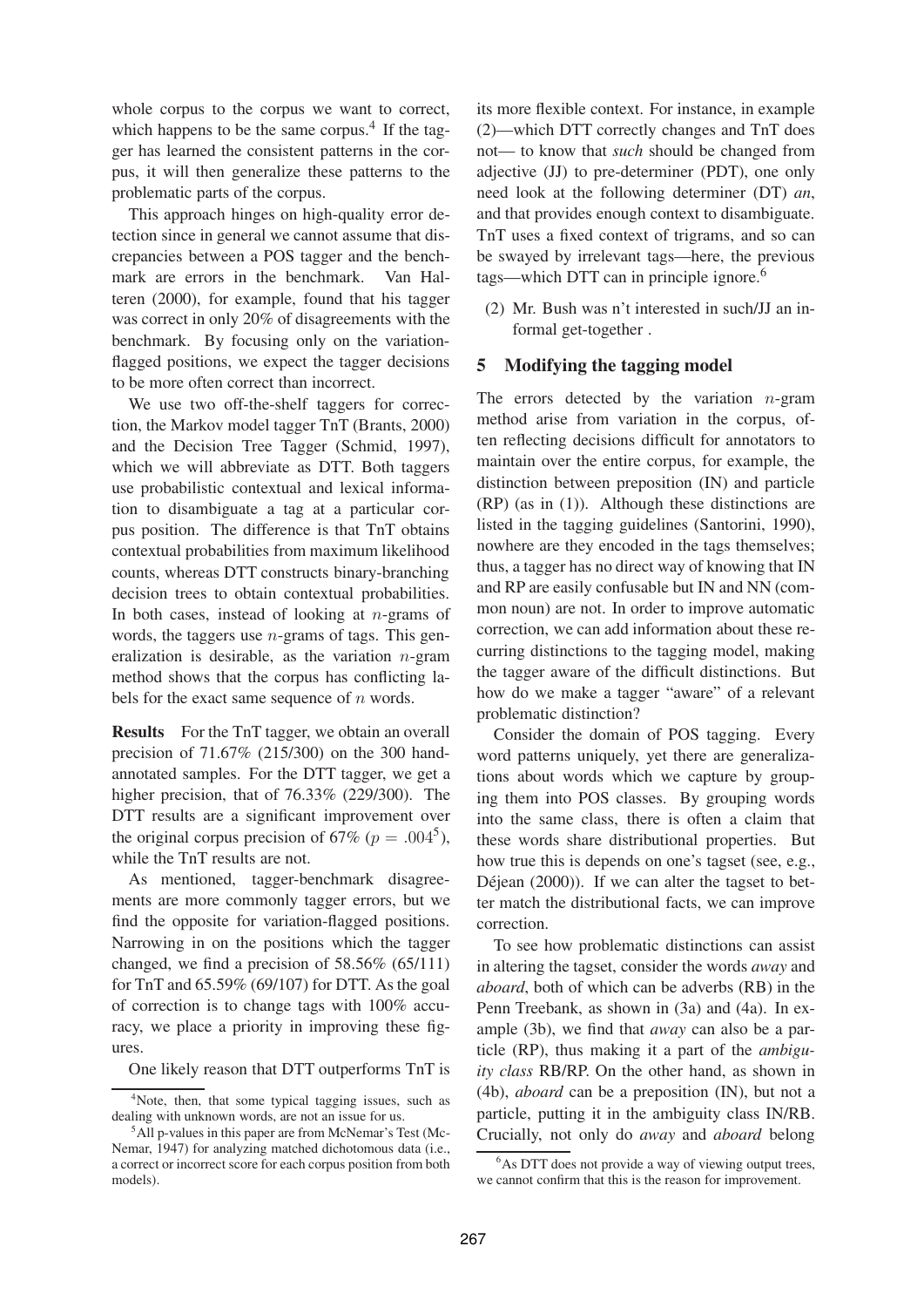to different ambiguity classes, but their adverbial uses are also distinguished. The adverbial *away* is followed by *from*, a construction forbidden for *aboard*. When we examine the RB/RP words, we find that they form a natural class: *apart*, *aside*, and *away*, all of which can be followed by *from*.

- (3) a. the Cray-3 machine is at least another year away/RB from a ... prototype
	- b. A lot of people think 0 I will give away/RP the store
- (4) a. Saturday 's crash ... that \*T\* killed 132 of the 146 people aboard/RB
	- b. These are used \* aboard/IN military helicopters

Although not every ambiguity class is so cleanly delineated, this example demonstrates that such classes can be used to redefine a tagging model with more unified groupings.

## **5.1 Using complex ambiguity tags**

We thus propose splitting a class such as RB into subclasses, using these ambiguity classes—JJ/RB, NN/RB, IN/RB, etc.—akin to previous work on splitting labels in order to obtain better statistics (e.g., Brants (1996); Ule (2003)) for situations with "the same label but different usage" (Ule, 2003, p. 181). By taking this approach, we are narrowing in on what annotators were instructed to focus on, namely "difficult tagging decisions," (Santorini, 1990, p. 7).

We implement this idea by assigning words a new, complex tag composed of its ambiguity class and the benchmark tag for that position. For example, *ago* has the ambiguity class IN/RB, and in example (5a), it resolves to RB. Thus, following the notation in Pla and Molina (2004), we assign *ago* the *complex ambiguity tag* <IN/RB,RB> in the training data, as shown in (5b).

(5) a. ago/RB b. ago/ $\langle$ IN/RB,RB $>$ 

Complex ambiguity tags can provide better distinctions than the unaltered tags. For example, words which vary between IN and RB and tagged as IN (e.g., *ago*, tagged <IN/RB,IN>) can ignore the contextual information that words varying between DT (determiner) and IN (e.g., *that*, tagged  $\langle \text{DT/IN,IN}\rangle$  provide. This proposal is in the spirit of a tagger like that described in Marquez et

al (2000), which breaks the POS tagging problem into one problem for each ambiguity class, but because we alter the tagset here, different underlying tagging algorithms can be used.

To take an example, consider the 5-gram *revenue of about* \$ *370* as it is tagged by TnT. The 5-gram (at position 1344) in the WSJ is annotated as in (6). The tag for *about* is incorrect since "*about* when used to mean 'approximately' should be tagged as an adverb (RB), rather than a preposition (IN)" (Santorini, 1990, p. 22).

#### (6) revenue/NN of/IN about/IN \$/\$ 370/CD

Between *of* and \$, the word *about* varies between preposition (IN) and adverb (RB): it is IN 67 times and RB 65 times. After training TnT on the original corpus, we find that RB is a slightly better predictor of the following \$ tag, as shown in (7), but, due to the surrounding probabilities, IN is the tag TnT assigns.

(7) a.  $p(\$|IN, RB) = .0859$ b.  $p(\$|IN,IN) = .0635$ 

The difference between probabilities is more pronounced in the model with complex ambiguity tags. The word *about* generally varies between three tags: IN, RB, and RP (particle), receiving the ambiguity class IN/RB/RP (as *of* also does). For IN/RB/RP words, RB is significantly more probable in this context than IN, as shown in (8).

(8) a.  $p(\$|<$ IN/RB/RP,IN>, $<$ IN/RB/RP,RB>)  $=.6016$ b.  $p(\$|<$ IN/RB/RP,IN>, $<$ IN/RB/RP,IN>)  $= .1256$ 

Comparing (7) and (8), we see that RB for the ambiguity class of IN/RB/RP behaves differently than the general class of RB words.

We have just shown that the contextual probabilities of an  $n$ -gram tagger are affected when using complex ambiguity tags; lexical probabilities are also dramatically changed. The relevant probabilities were originally as in (9), but for the modified corpus, we have the probabilities in (10).

- (9) a.  $p(about|IN) = 2074/134926 = .0154$ b.  $p(about|RB) = 785/42207 = .0186$
- (10) a.  $p(about|<sub>N</sub>/RBR,IN>)$  $= 2074/64046 = .0324$ b.  $p(about|<sub>IN/RB/RP,RB></sub>$ )  $= 785/2045 = .3839$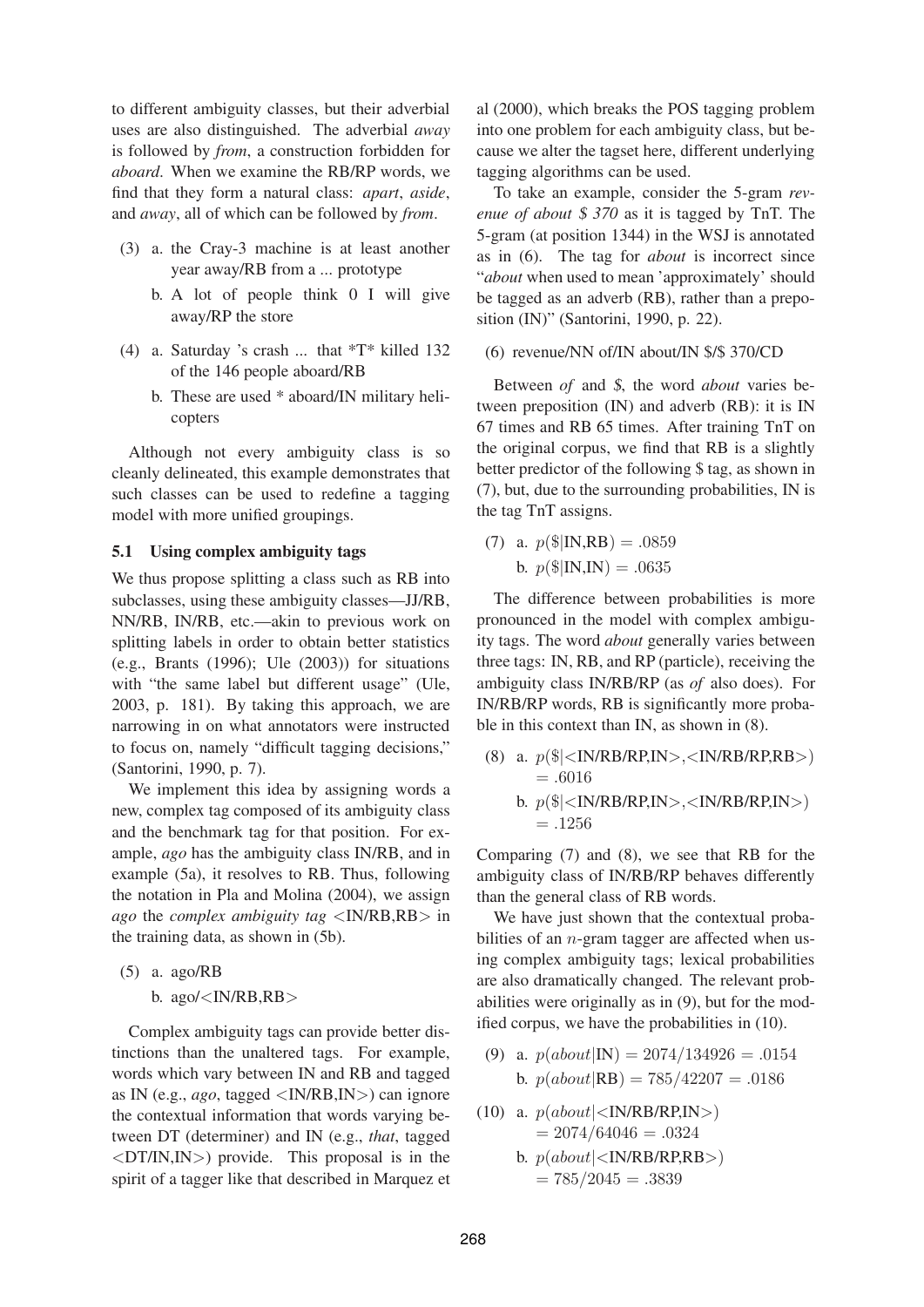These altered probabilities provide information similar to that found in a lexicalized tagger i.e., *about* behaves differently than the rest of its class—but the altered contextual probabilities, unlike a lexicalized tagger, bring general IN/RB/RP class information to bear on this tagging situation. Combining the two, we get the correct tag RB at this position.

Since variation errors are errors for words with prominent ambiguity classes, zeroing in on these ambiguity classes should provide more accurate probabilities. For this to work, however, we have to ensure that we have the most effective ambiguity class for every word.

### **5.2 Assigning complex ambiguity tags**

In the tagging literature (e.g., Cutting et al (1992)) an ambiguity class is often composed of the set of every possible tag for a word. For correction, using every possible tag for an ambiguity class will result in too many classes, for two reasons: 1) there are erroneous tags which should not be part of the ambiguity class, and 2) some classes are irrelevant for disambiguating variation positions.

Guided by these considerations, we use the procedure below to assign complex ambiguity tags to all words in the corpus, based on whether a word is a non-fringe variation nucleus and thus flagged as a potential error by the variation  $n$ -gram method (choice 1), or is not a nucleus (choice 2).

- 1. Every word which is a variation word (nucleus of a non-fringe variation) or typeidentical to a variation word is assigned:
	- (a) a complex tag reflecting the ambiguity class of all relevant ambiguities in the non-fringe variation nuclei; or
	- (b) a simple tag reflecting no ambiguity, if the tag is irrelevant.
- 2. Based on their relevant unigram tags, nonvariation words are assigned:
	- (a) a complex tag, if the word's ambiguity tag also appears as a variation ambiguity; or
	- (b) a simple tag, otherwise.

**Variation words (choice 1)** We start with variation nuclei because these are the potential errors we wish to correct. An example of choice 1a is *ago*, which varies between IN and RB as a nucleus, and so receives the tag  $\langle IN/RB, IN \rangle$  when

it resolves to IN and  $\langle$ IN/RB,RB $>$  when it resolves to RB.

The choices are based on relevance, though; instead of simply assigning all tags occurring in an ambiguity to an ambiguity class, we filter out ambiguities which we deem *irrelevant*. Similar to Brill and Pop (1999) and Schmid (1997), we do this by examining the variation unigrams and removing tags which occur less than 0.01 of the time for a word and less than 10 times overall. This eliminates variations like ,/DT where DT appears 4210 times for *an*, but the comma tag appears only once. Doing this means that *an* can now be grouped with other unambiguous determiners (DT). In addition to removing some erroneous classes, we gain generality and avoid data sparseness by using fewer ambiguity classes.

This pruning also means that some variation words will receive tags which are not part of a variation, which is when choice 1b is selected. For instance, if the class is IN/RB and the current tag is JJ, it gets JJ instead of  $\langle NNRB,JJ\rangle$  because a word varying between IN and RB should not resolve to JJ. This situation also arises because we are deriving the ambiguity tags only from the nonfringe nuclei but are additionally assigning them to type-identical words in the corpus. Words involved in a variation may elsewhere have tags never involved in a variation. For example, *Advertisers* occurs as a non-fringe nucleus varying between NNP (proper noun) and NNPS (plural proper noun). In non-variation positions, it appears as a plural common noun (NNS), which we tag as NNS because NNS is not relevant to the variation (NNP/NNPS) we wish to distinguish.

One more note is needed to explain how we handled the vertical slashes used in the Penn Treebank annotation. Vertical slashes represent uncertainty between two tags—e.g., JJ|VBN means the annotator could not decide between JJ and VBN (past participle). Variation between JJ, VBN, and JJ|VBN is simply variation between JJ and VBN, and we represent it by the class JJ/VBN, thereby ensuring that JJ/VBN has more data.

In short, we assign complex ambiguity tags to variation words whenever possible (choice 1a), but because of pruning and because of non-variation tags for a word, we have to assign simple tags to some corpus positions (choice 1b).

**Non-variation words (choice 2)** In order to have more data for a tag, non-variation words also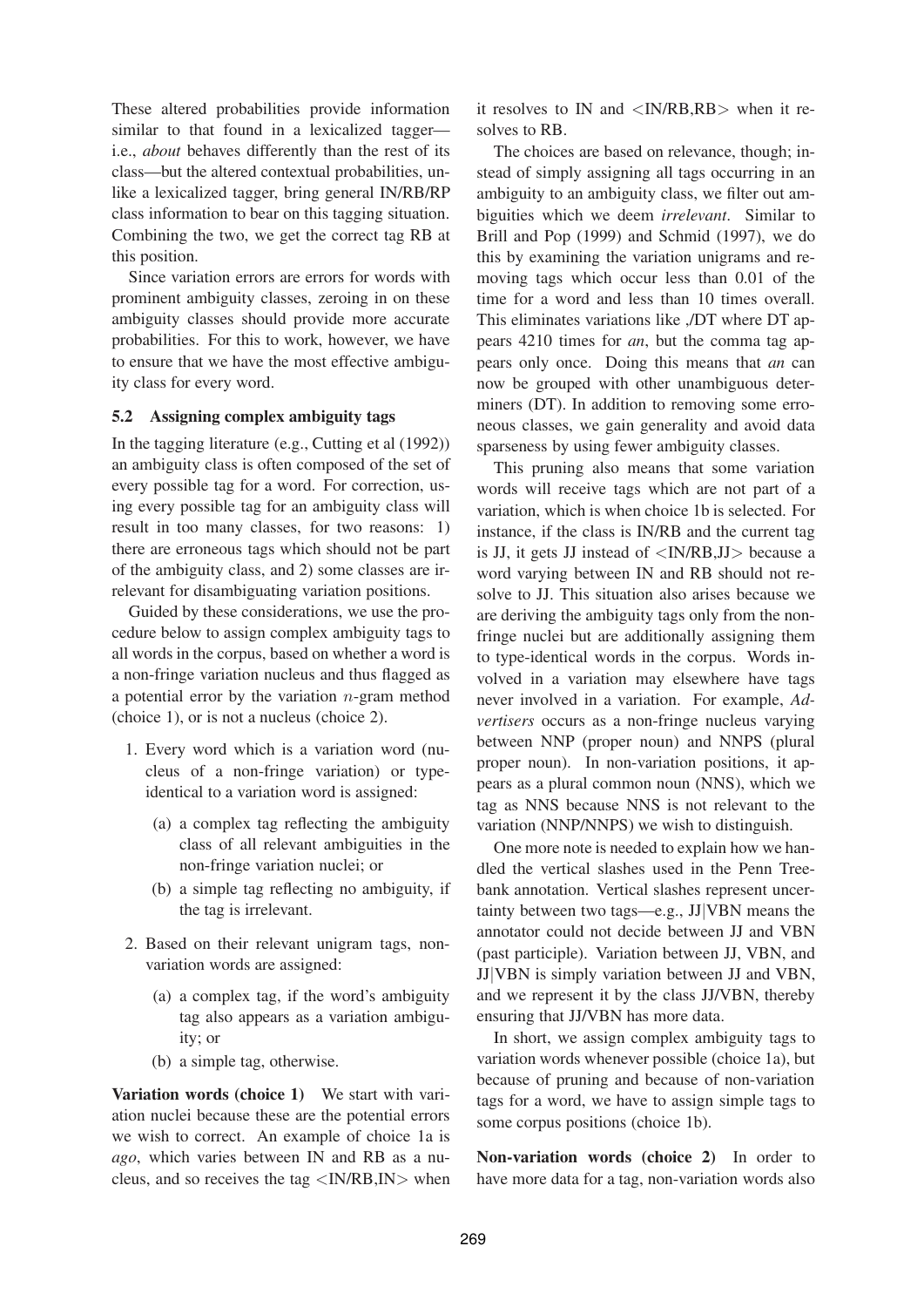take complex ambiguity tags. For words which are not a part of a variation nucleus, we similarly determine relevance and then assign a complex ambiguity tag if the ambiguity is elsewhere involved in a non-fringe nucleus (choice 2a). For instance, even though *join* is never a non-fringe variation nucleus, it gets the tag  $\langle V\text{B}/V\text{B}P, \text{V}\text{B}\rangle$ in the first sentence of the treebank because its ambiguity class VB/VBP is represented in the nonfringe nuclei.

On the other hand, we ignore ambiguity classes which have no bearing on correction (choice 2b). For example, *ours* varies between JJ and PRP (personal pronoun), but no non-fringe variation nuclei have this same ambiguity class, so no complex ambiguity tag is assigned. Our treatment of nonvariation words increases the amount of relevant data (choice 2a) and still puts all non-varying data together (choice 2b).

**Uniform assignment of tags** Why do we allow only one ambiguity class per word over the whole corpus? Consider the variation nucleus *traded*: in *publicly traded investments*, *traded* varies between JJ and VBN, but in *contracts traded on*, it varies between VBN and VBD (past tense verb). It seems like it would be useful to keep the JJ/VBN cases separate from the VBD/VBN ones, so that a tagger can learn one set of patterns for JJ/VBN and a different set for VBD/VBN. While that might have its benefits, there are several reasons why restricting words to a single ambiguity class is desirable, i.e., why we assign *traded* the ambiguity class JJ/VBD/VBN in this case.

First, we want to group as many of the word occurrences as possible together into a single class. Using JJ/VBN and VBD/VBN as two separate ambiguity classes would mean that *traded* as VBN lacks a pattern of its own.

Secondly, multiple ambiguity classes for a word can increase the number of possible tags for a word. For example, instead of having only the tag <JJ/VBD/VBN,VBN> for *traded* as VBN, we would have both <JJ/VBN,VBN> and <VBD/VBN,VBN>. With such an increase in the number of tags, data sparseness becomes a problem.

Finally, although we know what the exact ambiguity in question is for a non-fringe nucleus, it is too difficult to go through position by position to guess the correct ambiguity for every other spot. If we encounter a JJ/VBD/VBN word like *followed*

tagged as VBN, for example, we cannot know for sure whether this is an instance where JJ/VBN was the decision which had to be made or if VBD/VBN was the difficult choice; keeping only one ambiguity class per word allows us to avoid guessing.

### **5.3 Results with complex ambiguity tags**

Using complex ambiguity tags increases the size of the tagset from 80 tags in the original corpus <sup>7</sup> to 418 tags in the altered tagset, 53 of which are simple (e.g. IN) and 365 of which are complex  $(e.g. < IN/RB, IN)$ .

**TnT** Examining the 300 samples of variation positions from the WSJ corpus for the TnT tagger with complex ambiguity tags, we find that 234 spots are correctly tagged, for a precision of 78.00%. Additionally, we find 73.86% (65/88) precision for tags which have been changed from the original corpus. The 78% precision is a significant improvement both over the original TnT precision of 71.67% ( $p = .008$ ) and the benchmark of 67% ( $p = .001$ ). Perhaps more revealing is the improvement in the precision of the changed tokens, from 58.56% to 73.86%. With 73.86% precision for changed positions, this means that we expect approximately 3968 of the 5373 changes that the tagger makes, out of 21,575 flagged positions, to be correct changes. Thus, the error rate of the corpus will be reduced.

**Decision Tree Tagger (DTT)** Using complex ambiguity tags with DTT results in an overall precision of  $78.33\%$  (235/300) and a precision of 73.56% (64/87) for the changed positions. We improve the overall error correction precision, from 76.33% to 78.33%, and the tagging of changed positions, going from 65.59% to 73.56%.

The results for all four models, plus the baseline, are summarized in figure 1. From these figures, it seems that the solution for error correction lies less in what tagging method is used and more in the information we give each method.

The improvement in changed positions for both TnT and DTT is partly attributable to the fact that both tagging models are making fewer changes. Indeed, training TnT on the original corpus and then testing on the same corpus results in a 97.37% similarity, but a TnT model trained on complex ambiguity tags results in 98.49% similarity with

 $7$ The number of tags here counts tags with vertical slashes separately.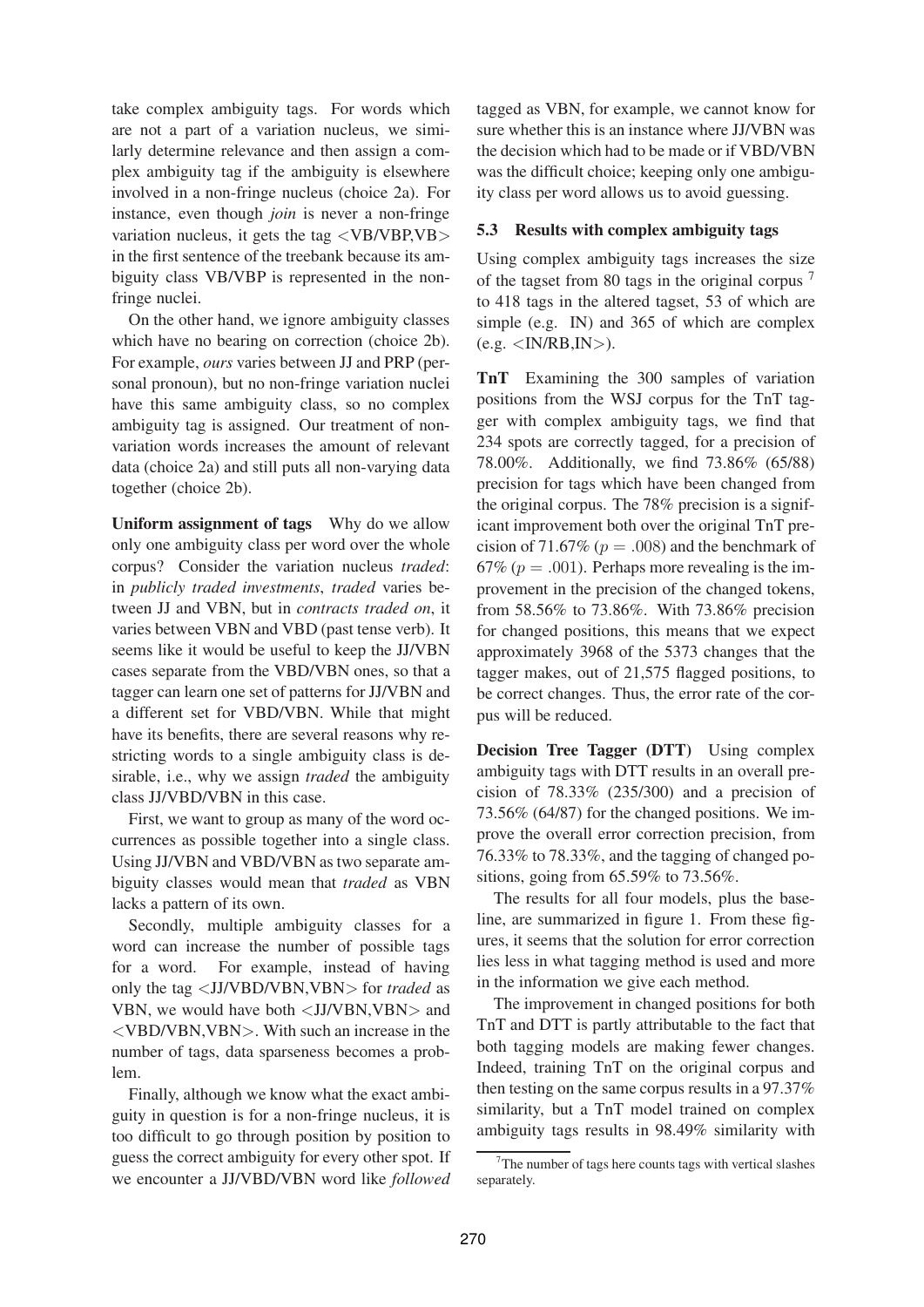|                 | Total     | Changed         |
|-----------------|-----------|-----------------|
| <b>Baseline</b> | 67.00%    | N/A             |
| TnT             | 71.67%    | 58.56% (65/111) |
| C.A. TnT        | 78.00%    | 73.86% (65/88)  |
| <b>DTT</b>      | 76.33%    | 65.59% (69/107) |
| C.A. DTT        | $78.33\%$ | 73.56% (64/87)  |

Figure 1: Summary of results

the original. DTT sees a parallel overall improvement, from 97.47% to 98.33%. Clearly, then, each complex ambiguity model is a closer fit to the original corpus. Whether this means it is an overall better POS tagging model is an open question.

**Remaining issues** We have shown that we can improve the annotation of a corpus by using tagging models with complex ambiguity tags, but can we improve even further? To do so, there are several obstacles to overcome.

First, some distinctions cannot be handled by an automated system without semantic or non-local information. As Marquez and Padro (1997) point out, distinctions such as that between JJ and VBN are essentially semantic distinctions without any structural basis. For example, in the phrase *proposed offering*, the reason that *proposed* should be VBN is that it indicates a specific event. Since our method uses no external semantic information, we have no way to know how to correct this.<sup>8</sup>

Other distinctions, such as the one between VBD and VBN, require some form of non-local knowledge in order to disambiguate because it depends on the presence or absence of an auxiliary verb, which can be arbitrarily far away.

Secondly, sometimes the corpus was more often wrong than right for a particular pattern. This can be illustrated by looking at the word *later* in example (11), from the WSJ corpus. In the tagging manual (Santorini, 1990, p. 25), we find the description of *later* as in (12).

- (11) Now , 13 years *later* , Mr. Lane has revived his Artist ...
- (12) **later** should be tagged as a simple adverb (RB) rather than as a comparative adverb (RBR), unless its meaning is clearly comparative. A

useful diagnostic is that the comparative *later* can be preceded by *even* or *still*.

In example (11), along with the fact that this is 13 years later as compared to now (i.e., comparative), one can say *Now, (even) 13 years later, Mr. Lane has revived his Artist ...*, favoring RBR as a tag. But the trigram *years later ,* occurs 16 times, 12 as RB and 4 as RBR. Assuming RBR is correct, we clearly have a lot of wrong annotation in the corpus, even though here the corpus is correctly annotated as RBR. As seen in (13), in the context of following CD and NNS, RBR is much less likely for TnT than either RB or JJ.

(13) a.  $p(\text{JI}|CD, NNS) = .0366$ b.  $p(RB|CD, NNS) = .0531$ c.  $p(RBR|CD, NNS) = .0044$ 

As shown in (14), even when we use complex ambiguity tags, we still find this favoritism for RB because of the overwhelmingly wrong data in the corpus. However, we note that although RB is favored, its next closest competitor is now RBR not JJ—and RB is no longer favored by as much as it was over RBR. We have more appropriately narrowed down the list of proper tags for this position by using complex ambiguity tags, but because of too much incorrect annotation, we still generate the wrong tag.

(14) a.  $p(<sub>J</sub>/RBR, <sub>J</sub>/RBR, <sub>J</sub>/RBR, <sub>J</sub>/RBR, <sub>J</sub>/RBR, <sub>J</sub>/RBR, <sub>J</sub>/RBR, <sub>J</sub>/RBR, <sub>J</sub>/RBR, <sub>J</sub>/RBR, <sub>J</sub>/RBR, <sub>J</sub>/RBR, <sub>J</sub>/RBR, <sub>J</sub>/R, <sub>J</sub>/R, <sub>J</sub>/R, <sub>J</sub>/R, <sub>J</sub>/R, <sub>J</sub>/R, <sub>J</sub>/R, <sub>J</sub>/R, <sub>J</sub>/R, <sub>J</sub>/R, <sub>J</sub>/R, <sub>J</sub>/$ b.  $p(<sub>J</sub>/RB/RBR, RB|CD, NNS) = .0054$ c.  $p(<sub>J</sub>/RB/RBR, RBR)(CD, NNS) = .0017$ 

These issues show that automatic correction must be used with care, but they also highlight particular aspects of this tagset that any POS tagging method will have difficulty overcoming, and the effect of wrong data again serves to illustrate the problem of annotation errors in training data.

#### **6 Summary and Outlook**

We have demonstrated the effectiveness of using POS tagging technology to correct a corpus, once an error detection method has identified potentially erroneous corpus positions. We first showed that using a tagger as is provides moderate results, but adapting a tagger to account for problematic tag distinctions in the data—i.e., using complex ambiguity tags—performs much better and

<sup>&</sup>lt;sup>8</sup>Note that it could be argued that this lack of a structural distinction contributed to the inconsistency among annotators in the first place and thus made error *detection* successful.